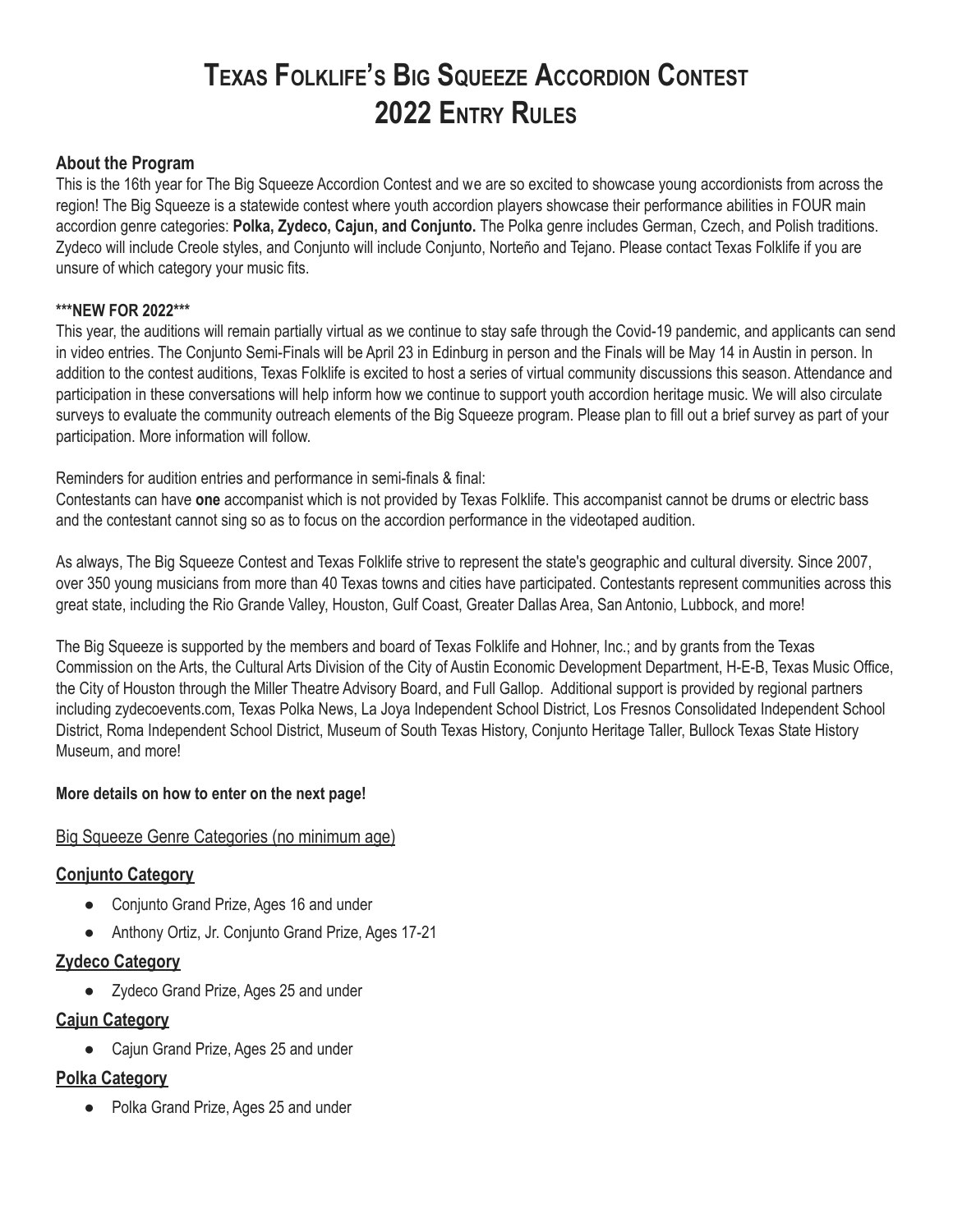## **Big Squeeze Important Dates**

- March 31, 2022- deadline to send in video entries
- April 23, 2022 Conjunto Semi-Finals in Edinburg
- May 14, 2022 Finals in Austin

Read the section below called "How To Enter The Big Squeeze 2022."

## **Big Squeeze 2022 Prizes**

- Category Finalist(s) win:
	- o Promotional support and performance opportunities from Texas Folklife;
	- o \$100 cash;
	- o Other items to be announced.
- The Grand Prize Winners win:
	- o A new Hohner accordion (valued over \$1,000);
	- o Promotional support and performance opportunities from Texas Folklife;
	- o Additional cash award;
	- o Additional sponsorship opportunities & prizes to be announced.

All selections, contest outcomes and prizes are awarded at the discretion of Texas Folklife and Big Squeeze judges. This contest may be canceled at any time at the sole discretion of Texas Folklife.

## **How to Enter The Big Squeeze 2022**

\*\*\* Accordionists can enter by submitting a video entry digitally, by e-mail or mail. It must show you performing two songs in **the category you choose with no more than one accompanist\*\*\***

- **1. Read this whole document.**
- **2. Fill out the entry form.**
	- a. For the paper version, go to: [texasfolklife.org/bigsqueeze2022](http://texasfolklife.org/bigsqueeze2022). For an online version, go to:
- **3. Prepare your video(s)**
	- a. Applicants can enter by performing two songs and submitting a video entry digitally, by mail or e-mail.
		- i. Emailing a video from your phone and a photo to [bigsqueeze@texasfolklife.org](mailto:bigsqueeze@texasfolklife.org)
		- ii. Emailing a private YouTube Link with video and a photo to bigsqueeze@texasfolklife.org
		- iii. Emailing video files using Dropbox or WeTransfer.com to bigsqueeze@texasfolklife.org
		- iv. Mailing a USB Drive with video and photo to The Big Squeeze at: Texas Folklife c/o The Big Squeeze

### **Big Squeeze 2022 Judging & Rounds**

- **Preliminaries:** All entrants submit their songs digitally. The four accordion genre categories: **Polka, Zydeco, Cajun, and Conjunto.**
	- o After receiving submissions, a panel of esteemed musicians and music industry judges will use a numerical ranking system to select up to ten Conjunto semi-finalists and three finalists in the Cajun, Zydeco and Polka categories.
	- **o Judging criteria will include: Technical Proficiency, Song Interpretation, and Stage Presence. Details and scoring weight of each judging criteria section:**
		- **▪ Technical Proficiency: Accuracy, Execution, & Chops (40%)**
		- **▪ Song Interpretation: Stylistic Choices, Innovation, & Originality (40%)**
		- **▪ "Stage Presence": Level of Comfort during Performance, Engagement, Poise (20%)**